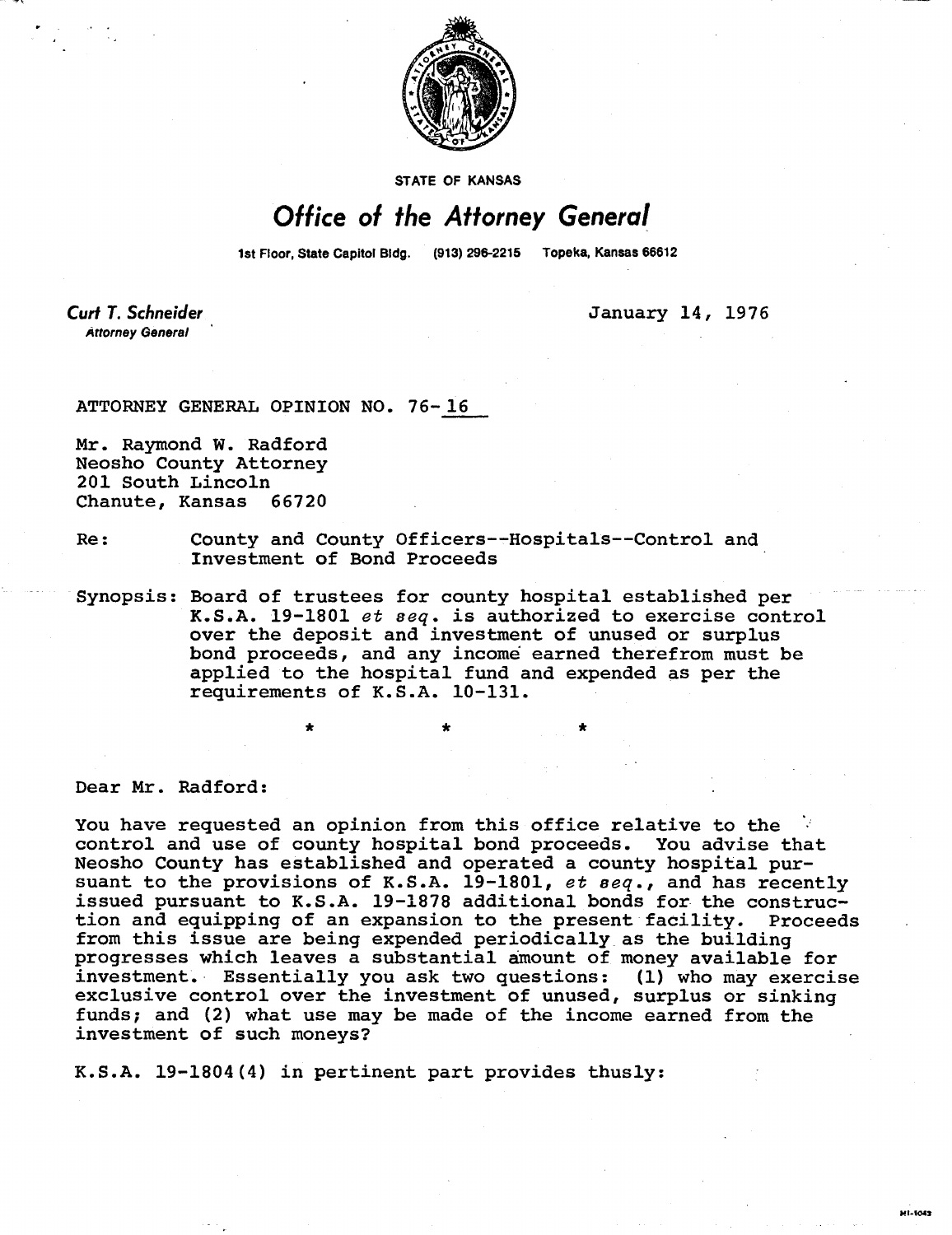Mr. Raymond W. Radford Page Two January 14, 1976

> "All hospital funds shall be credited to the treasury of the hospital board, and shall be paid out only upon claims and warrants or warrant checks as provided in K.S.A. 1971 Supp. 12-105a, 12-105b and 10-801 to 19-806, inclusive. The said board may designate as a hospital depository for surplus hospital funds a bank located within the county, and shall require the same depository bond that is required in the case of county depositories.' The board is also authorized and empowered to create a sinking fund for additional equipment and improvements, the maximum amount that may be credited to said sinking fund annually to be an amount not greater than would be obtained by a two (2) mill levy: Provided: That any tax levy for hospital purposes now provided for by law or that may be hereafter provided for shall not be construed as to be increased by this provision. The board may, by unanimous vote, invest surplus funds, sinking funds, and unused funds from the issuance of bonds in securities, and the income therefrom shall be credited to the hospital fund. Any surplus moneys remaining in the hospital fund for a period of five (5) years, and for which there is not an immediate or prospective need may, by action of the board **be** transferred to the county general fund." [Emphasis supplied.]

The foregoing is clear and unambiguous. The hospital board of trustees without question is empowered with at least that element of control over moneys credited to the hospital fund which allows it to select the depository for surplus funds. To this extent the board may take whatever steps required to effectuate the transfer of such money, but, of course, such authority cannot be construed to limit or qualify the statutory duties and obligations of the county treasurer with regard to such accounts. It is equally apparent that the hospital board may invest upon unanimous vote the surplus, sinking and unused funds derived from the sale of bonds, and that income earned from such investment is to be credited to the hospital fund. What is not clear, however, is whether this authority can be construed to permit the hospital trustees to expend such investment income for purposes other than the payment of interest on the bonds issued.

As aforementioned the bond proceeds in the instant case are authorized and issued pursuant to K.S.A. 19-1878 which specifically provides: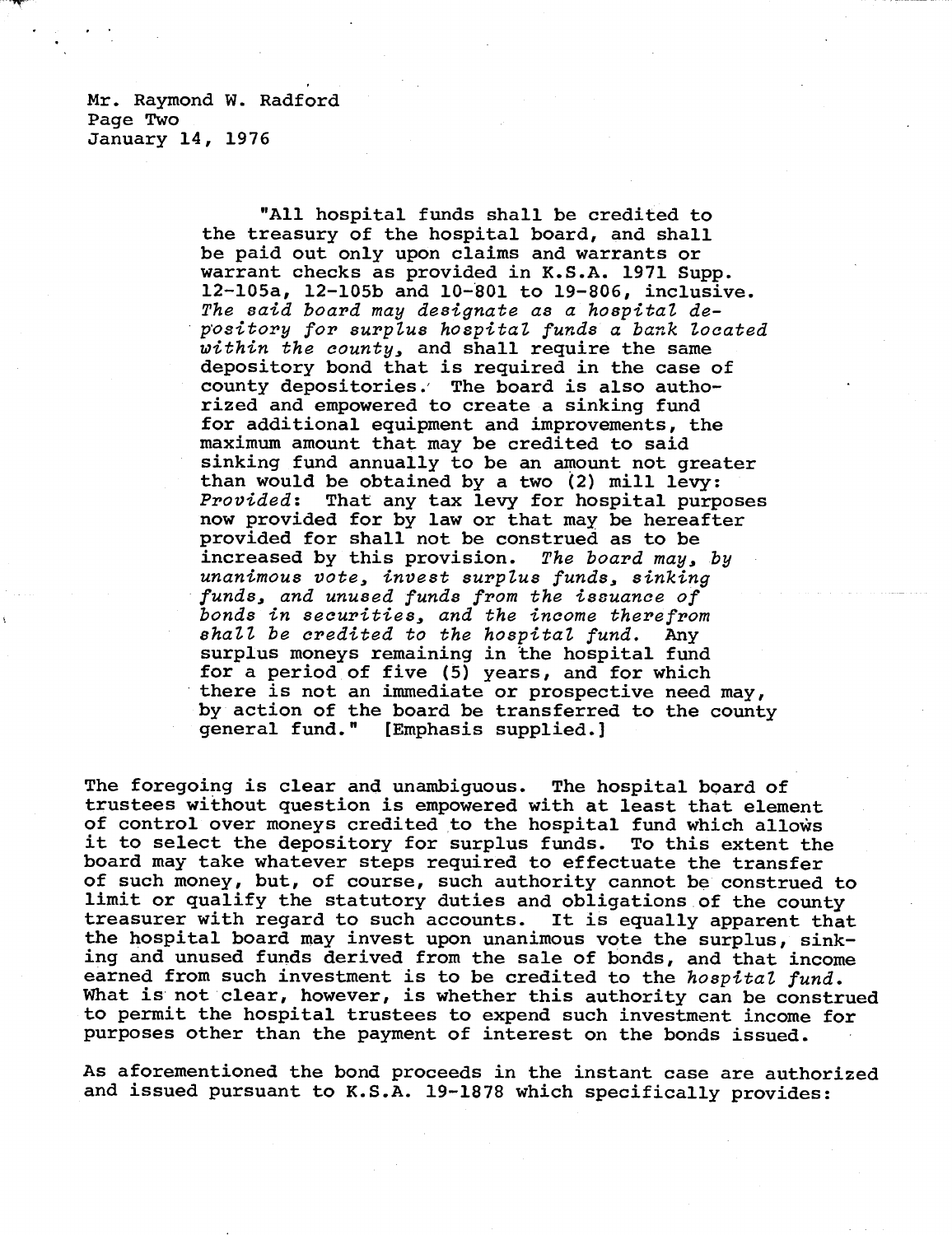Mr. Raymond W. Radford Page Three January 14, 1976

> **. . . The board of county commissioners shall proceed to issue and sell bonds in accordance with provisions of article 1, chapter 10 of the General Statutes of 1949, and any amendments thereto [K.S.A. 10-101**  et seq.] . . ."

**Under ordinary circumstances then the provision of K.S.A. 10-131 would necessarily become a mandatory requirement. K.S.A. 10-131 in pertinent part states:** 

> **"The governing body of any municipality, as defined in K.S.A. 10-101 which has heretofore issued or may hereafter issue bonds for any purpose, is hereby authorized and empowered to invest any portion of the proceeds of said bonds, which is not currently needed, in direct obligations of the United States government, which mature or are redeemable without loss of principal within**, **one year from date of purchase, the principal and interest whereof are guaranteed by the government of the United States, or in the municipality's temporary notes issued pursuant to K.S.A. 10-123 or in interest-bearing time deposits in commercial banks or trust companies located in the county or counties in which the municipality is located.** All interest received on any such investment shall upon receipt thereof be set aside and used for the purpose of paying interest on the bonds issued . . . ." **[Emphasis supplied.]**

**It has been suggested though that the specific provision of K.S.A. 19-1804(4),** supra, **should be considered controlling in this case inasmuch as K.S.A. 19-1804(4) appears to qualify any broad reference to the general bond law found in the County Hospital Act. In fact Attorney General Kent Frizzell appears to support this argument in an opinion dated December 5, 1969, 1which concluded:** 

> **". . . that the specific authority of [K.S.A.] 19-1804(4) supersedes the general provision of Chapter 10 and that in your situation, [K.S.A.]**

**1Opinion issued to Mr. Daniel D. Metz, Lincoln County Attorney.**